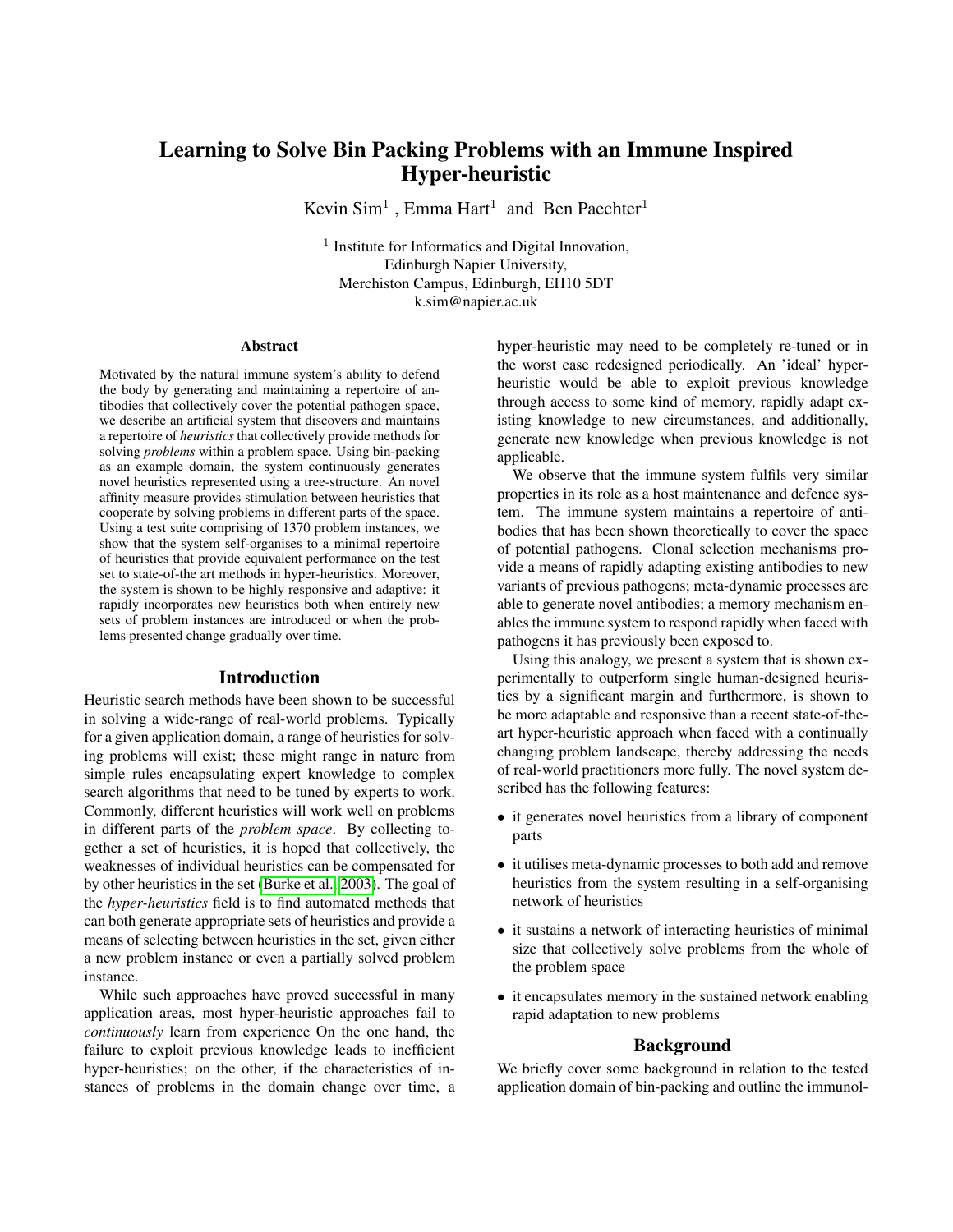ogy that inspired this approach before describing the system in detail.

# Immunology

Artificial Immune Systems (AIS) algorithms have been applied in many domains, including solving combinatorial optimisation (CO) problems [\(Kromer et al., 2012\)](#page-7-1). Unlike other biologically inspired paradigms there is no de-facto model used by AIS practitioners. Of the models used the one most frequently applied to CO problems is *clonal selection theory* [\(Burnet, 1959\)](#page-7-2), however, many other paradigms exist: we exploit the *idiotypic network* [\(Jerne, 1974\)](#page-7-3) model in this work, in part due to its plasticity and its ability to describe the memory mechanism exhibited by the immune system.

Idiotypic network inspired models have been developed to address machine learning problems such as clustering [\(Neal, 2003\)](#page-7-4), however the most relevant line of work in relation the model proposed in this article is in the robotics domain. An idiotypic network model to perform behaviour arbitration in mobile robots was one of the first applications in AIS [\(Watanabe et al., 1998\)](#page-7-5) and spawned subsequent related work. In these early approaches, antibodies in the network represented behaviours (actions); antibodies were stimulated by environmental conditions and further suppressed or stimulated by interactions with other antibodies in a modified version of Farmer's original equation [\(Farmer et al., 1986\)](#page-7-6). The immune repertoire consisted of a set of antibodies which collectively covered a space of appropriate actions required to achieve the robot goals in the space defined by environment. In this early work, antibodies were pre-defined; research focused on evolving connections and matching strengths between antibodies. In more recent work, Whitbrook *et al* have extended earlier work by using an evolutionary algorithm in separate learning phase to produce antibodies which are used to seed the network. The benefits of seeding the network with a diverse and novel set of antibodies are described in [Whitbrook et al.](#page-7-7) [\(2010\)](#page-7-7).

In this paper, we adopt a similiar approach to Whitbrook *et al* in recognising the need to develop a diverse set of antibodies for potential inclusion in the network. In contrast to previous work however, our mechanism is not just used to seed the network in an initial phase but continuously generates a stream of potential antibodies which are either incorporated into the network or rejected according to a metadynamic process. This results in a learning scheme in which the network is able to continuously adapt over time.

# **HyperHeuristics**

Originally described as *"heuristics to select heuristics"* [\(Burke et al., 2003\)](#page-7-0) the field of hyper-heuristics has evolved to also encompass *"heuristics to generate heuristics"* [\(Burke et al., 2010\)](#page-7-8); both methods have the common goal of searching a landscape defined by the heuristics in order to find a procedure for solving a problem, rather than

searching directly over the solution space defined by the problem itself. Hyper-heuristic methods have been widely applied to bin-packing problems. We discuss the most relevant research briefly below.

Heuristic generation Genetic Programming (GP) is typically used a method of generating new heuristics. In [Burke](#page-7-9) [et al.](#page-7-9) [\(2006,](#page-7-9) [2012\)](#page-7-10) GP was used to automate the design of heuristics for the bin-packing problem in multiple dimensions. Using a small set of benchmarks, they found the generated heuristics to be competitive with human-designed heuristics. In [Sim and Hart](#page-7-11) [\(2013\)](#page-7-11), the authors introduced Single Node Genetic Programming as a method to evolve new heuristics for bin-packing. SNGP, introduced in [Jack](#page-7-12)[son](#page-7-12) [\(2012\)](#page-7-12), differs from the conventional GP model introduced by [Koza](#page-7-13) [\(1992\)](#page-7-13) in a number of key respects. A single tree structure is used to represent a population of possible trees by allowing any node to be the start node. Only mutation is used to change connections with the tree, alleviating the undesirable affect of *bloat* found in conventional GP and enabling different network structures to emerge in addition to classical tree structures.

Heuristic selection Most hyper-heuristics use a *fixed* set of low-level heuristics (whether generated or hand-built) and define or learn a model to select an appropriate heuristic based on the current state of the problem or a description of the problem characteristics. In contrast, [Sim and Hart](#page-7-11) [\(2013\)](#page-7-11) introduce an island model based on the concept of *Cooperative Coevolution* [\(Potter and De Jong, 2000\)](#page-7-14) in which a set of islands each contribute a heuristic to a collaborating set that collectively are able to solve a problem. Crucially, the number of islands is not prefixed but is adaptable. In [Sim](#page-7-11) [and Hart](#page-7-11) [\(2013\)](#page-7-11), an island contains a population described using SNGP; each island contributes its best heuristic to the collaboration set. Based on a set of 685 test instances, the authors showed that the model was able to solve more instances and reduce the number of extra bins required than an equivalent sized set of man-made heuristics from the literature.

In the current work, a simplified version of SNGP is used to generate novel heuristics and the island model described above is replaced by an AIS algorithm which is shown to be able to find, maintain and adapt a collaborating set of heuristics that equals or outperforms other previous approaches.

# <span id="page-1-0"></span>1D BPP and Benchmarks

The objective of the one dimensional bin packing problem (BPP) is to find a packing which minimises the number of containers,  $b$ , of fixed capacity  $c$  required to accommodate a set of *n* items with weights  $\omega_j : j \in \{1 \dots n\}$  falling in the range  $1 \leq \omega_i \leq c, \omega_i \in \mathbb{Z}$  whilst enforcing the constraint that the sum of weights in any bin does not exceed the bin capacity  $c$ . The lower and upper bounds on  $b$ ,  $(b<sub>l</sub>$  and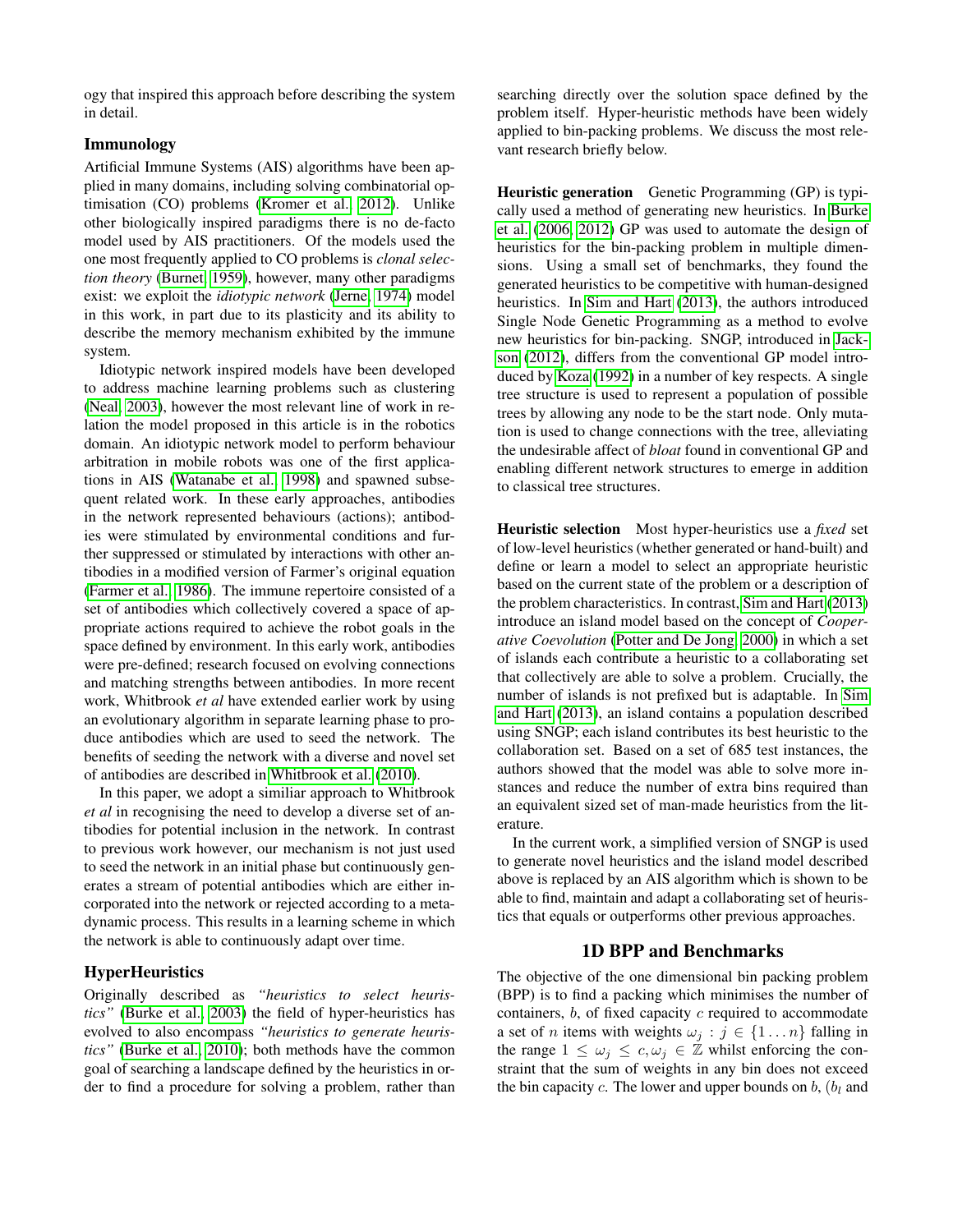$b<sub>u</sub>$ ) respectively, are given by equation [1](#page-2-0) Any heuristic that does not return empty bins will produce, for a given problem instance, p, a solution using  $b_p$  bins where  $b_l \leq b_p \leq b_u$ .

<span id="page-2-0"></span>
$$
b_l = \left[\sum_{j=1}^n \omega_j \div c\right], \ b_u = n \tag{1}
$$

Table [1](#page-3-0) shows the parameters from which the benchmark problem instances used in this study were generated. Data sets ds1, ds2 & ds3, introduced by [Scholl et al.](#page-7-15) [\(1997\)](#page-7-15) all have optimal solutions that vary from the lower bound given by Equation [1.](#page-2-0) However all are known and have been solved since their introduction (Schwerin and Wäscher, 1997). All of the instances from  $Fall$  and  $Fall$ , introduced by [Falke](#page-7-17)[nauer](#page-7-17) [\(1996\)](#page-7-17), have optimal solutions at the lower bound except for one [\(Gent, 1998\)](#page-7-18).

Six deterministic heuristics commonly cited in the literature are used for comparison — FFD, DJD, DJT, ADJD, BFD and SS. Descriptions of each of these heuristics can be found in [Sim and Hart](#page-7-11) [\(2013\)](#page-7-11). Note that in the implementation used here, each deterministic heuristic is presented with each problem instance's items pre-sorted in descending order of size.

### Implementation

The system comprises of three main parts: a database of problem instances, a heuristic generator and the AIS as illustrated by Figure [1.](#page-2-1)

<span id="page-2-1"></span>

Figure 1: System Model

The system is designed to run continuously; problem instances can be added or removed from the system at any point. A heuristic generator akin to *gene libraries* in the natural immune system provides a continual source of potential heuristics. The AIS itself consists of a set of heuristics (akin to *antibodies in the natural immune system* that interact with each other based on an *affinity metric*. The overall goal of

the system is to develop a repertoire of heuristics that can solve the set of problem instances to which they are currently exposed and that can adapt its structure and constituent parts as the problem instances change in nature. The component parts are described in detail below.

#### Heuristic Generator

Heuristics are represented using a tree structure and are generated using only the *initialisation* process used in SNGP [\(Jackson, 2012\)](#page-7-12) resulting in structures as shown in the example given in Figure  $2$  — this tree shows one of the deterministic heuristics from the literature DJD encoded in a tree format. A fixed set of terminal and function nodes are available to the generator and are defined in Table [2](#page-3-1) which combines nodes according to the process outlined in Algorithm [1.](#page-2-3) Further details outlining the justification for the choice of nodes and further details on the SNGP process can be found in [Sim and Hart](#page-7-11) [\(2013\)](#page-7-11). One heuristic is generated per iteration of the AIS algorithm.

<span id="page-2-2"></span>

If false the third branch is evaluated and the B1 node is executed and packs the single best item.

Figure 2: DJD Heuristic Expressed as a Tree

#### <span id="page-2-3"></span>Algorithm 1 Heuristic Generation

- 1: Each of the terminal nodes  $T \in \{t_1, \ldots, t_r\}$  are added exactly once. The terminal nodes are given an integer identification number ranging from  $1 \ldots r$ .
- 2: A number,  $n$ , of function nodes are selected at random from the set of all function nodes  $F \in \{f_1, \ldots, f_s\}$  and given an identification number ranging from  $r + 1$ , ... to  $r + n$ . This allows for the possibility of duplicate function nodes within the population or for SNGP structures with function nodes omitted.
- 3: The function nodes have all their child nodes assigned at random from nodes with a lower id thus preventing any infinite looping.
- 4: A single node is chosen at random to be the root node.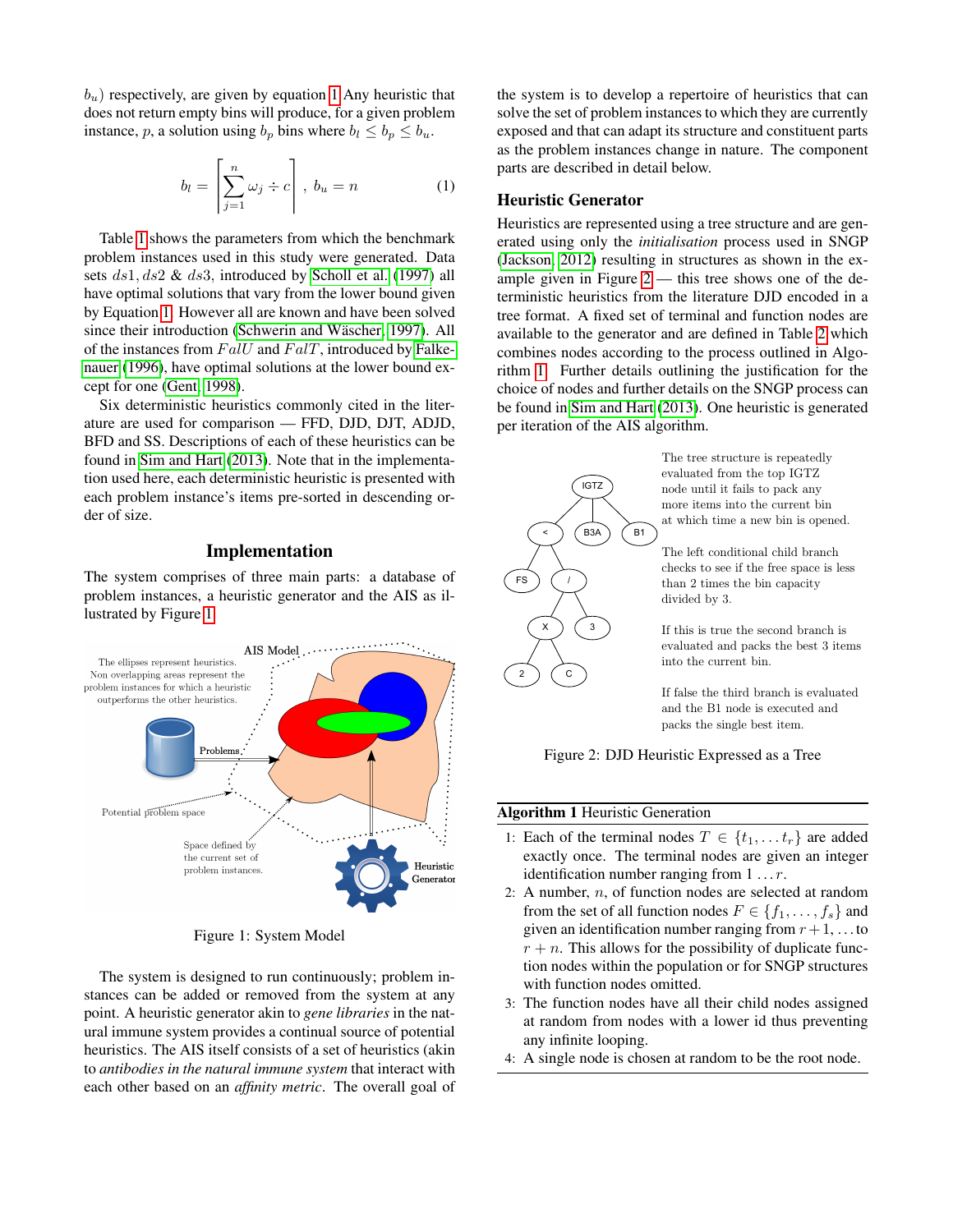<span id="page-3-0"></span>Table 1: Data sets  $ds1$ ,  $ds3$  and  $Fall$  were created by generating n items with weights randomly sampled from a uniform distribution between the bounds given by  $\omega$ . Those in FalT were generated in a way similar to [Falkenauer](#page-7-17) [\(1996\)](#page-7-17) so that the optimal solution has exactly 3 items in each bin with no free space. Scholl's  $ds2$  was created by randomly generating weights from a uniform distribution in the range given by  $\varpi \pm \delta$ . The final column gives the number of instances generated for each parameter combination.

| Data Set | capacity $(c)$ | $\boldsymbol{n}$ | $\omega$                                             |              | #Problems            |
|----------|----------------|------------------|------------------------------------------------------|--------------|----------------------|
| ds1      | 100,120,150    | 50,100,200,500   | $[1,100]$ , $[20,100]$ , $[30,100]$                  |              | $36 \times 20 = 720$ |
| ds3      | 100000         | 200              | [20000,30000]                                        |              | 10                   |
| FallU    | 150            | 120,250,500,1000 | [20, 100]                                            |              | $4 \times 20 = 80$   |
| FalT     |                | 60,120,249,501   | [0.25, 0.5]                                          |              | $4 \times 20 = 80$   |
|          |                |                  |                                                      |              |                      |
| Data Set | $\epsilon$     | $\boldsymbol{n}$ | $\varpi$ (avg weight)                                | $\delta(\%)$ | # Problems           |
| ds2      | 1000           | 50,100,200,500   | $\frac{c}{3}, \frac{c}{5}, \frac{c}{7}, \frac{c}{9}$ | 20,50,90     | $48 \times 10 = 480$ |

Table 2: Nodes Used

| <b>Function Nodes</b> |  |
|-----------------------|--|
|-----------------------|--|

<span id="page-3-1"></span>

| 7                     | Protected divide returns -1 if denominator is      |  |  |  |  |  |  |
|-----------------------|----------------------------------------------------|--|--|--|--|--|--|
|                       | 0 otherwise the result of dividing the first       |  |  |  |  |  |  |
|                       | operand by the second                              |  |  |  |  |  |  |
| $\geq$                | Returns 1 if the first operand is greater than the |  |  |  |  |  |  |
|                       | second or -1 otherwise                             |  |  |  |  |  |  |
| <b>IGTZ</b>           | Evaluates the first operand. If it evaluates as    |  |  |  |  |  |  |
|                       | greater than zero the result of evaluating the     |  |  |  |  |  |  |
|                       | second operand is returned otherwise the result    |  |  |  |  |  |  |
|                       | of evaluating the third operand is returned        |  |  |  |  |  |  |
| $\lt$                 | Returns 1 if the first operand is less than        |  |  |  |  |  |  |
|                       | the second or -1 otherwise                         |  |  |  |  |  |  |
| $\overline{\text{X}}$ | Returns the product of two operands                |  |  |  |  |  |  |
| <b>Terminal Nodes</b> |                                                    |  |  |  |  |  |  |
| B1                    | Packs the single largest item into the current bin |  |  |  |  |  |  |
|                       | returning 1 if successful or -1 otherwise          |  |  |  |  |  |  |
| B <sub>2</sub>        | Packs the largest combination of exactly 2 items   |  |  |  |  |  |  |
|                       | into the current bin returning 1 if successful or  |  |  |  |  |  |  |
|                       | -1 otherwise                                       |  |  |  |  |  |  |
| B2A                   | Packs the largest combination of up to 2 items     |  |  |  |  |  |  |
|                       | into the current bin giving preference to sets of  |  |  |  |  |  |  |
|                       | lower cardinality. Returns 1 if successful or -1   |  |  |  |  |  |  |
|                       | otherwise                                          |  |  |  |  |  |  |
| B <sub>3</sub> A      | As for B2A but considers sets of up to 3 items     |  |  |  |  |  |  |
| B <sub>5</sub> A      | As for B2A but considers sets of up to 5 items     |  |  |  |  |  |  |
| C                     | Returns the bin capacity                           |  |  |  |  |  |  |
| <b>FS</b>             | Returns the free space in the current bin          |  |  |  |  |  |  |
| <b>INT</b>            | returns a random integer value $\in (-1, , +5)$    |  |  |  |  |  |  |
| $\overline{W1}$       | Packs the smallest item into the current bin       |  |  |  |  |  |  |
|                       | returning 1 if successful else -1                  |  |  |  |  |  |  |

# AIS

The AIS component is responsible for constructing a network of interacting heuristics and for governing the dynamic processes that enable heuristics to be incorporated or rejected from the current network. These two aspects are now described.

Affinity A key aspect of this is the *affinity metric* that defines the manner and the extent to which heuristics can interact. In the natural immune system, affinity is defined by physical and chemical interactions between molecules of different shape, with molecules with *complementary* structures showing highest affinity (the well known lock-and-key analogy). We re-interpret the notion of complementarity in the heuristic space as follows:

**Definition** Heuristic  $H_A$  is complementary to Heuristic  $H_B$  if Heuristic  $H_A$  uses fewer bins than Heuristic  $H_B$  on at least one problem instance

The *affinity* of Heuristic  $H_A$  for Heuristic  $H_B$  is equal to the number of extra bins  $\Delta b_{abp}$  used by Heuristic  $H_B$ summed across the set of l problem instances available to the system, and is defined in equation [2.](#page-3-2) Note that affinity between two heuristics is asymmetrical.

<span id="page-3-2"></span>
$$
\alpha_{ab} = \sum_{p=1}^{l} \Delta b_{abp} \begin{cases} \Delta b_{a_p b_p} = b_{b_p} - b_{a_p} & \text{: if } b_{a_p} < b_{b_p} \\ \Delta b_{a_p b_p} = 0 & \text{: otherwise} \end{cases}
$$
 (2)

The total *stimulation* experienced by a heuristic is the sum of the affinities with all other heuristics in the network and is given by Equation [3](#page-3-3) where there are  $m$  heuristics present in the network.

<span id="page-3-3"></span>
$$
s_x = \sum_{j=1}^{m} \alpha_{xj} \tag{3}
$$

An example for a system of  $m = 3$  heuristics and  $l = 3$ problems is given in figure [3.](#page-4-0)

Network Dynamics Each iteration, one new heuristic is generated and is made available to the network. The affinity metric described encourages *diversity* between pairs of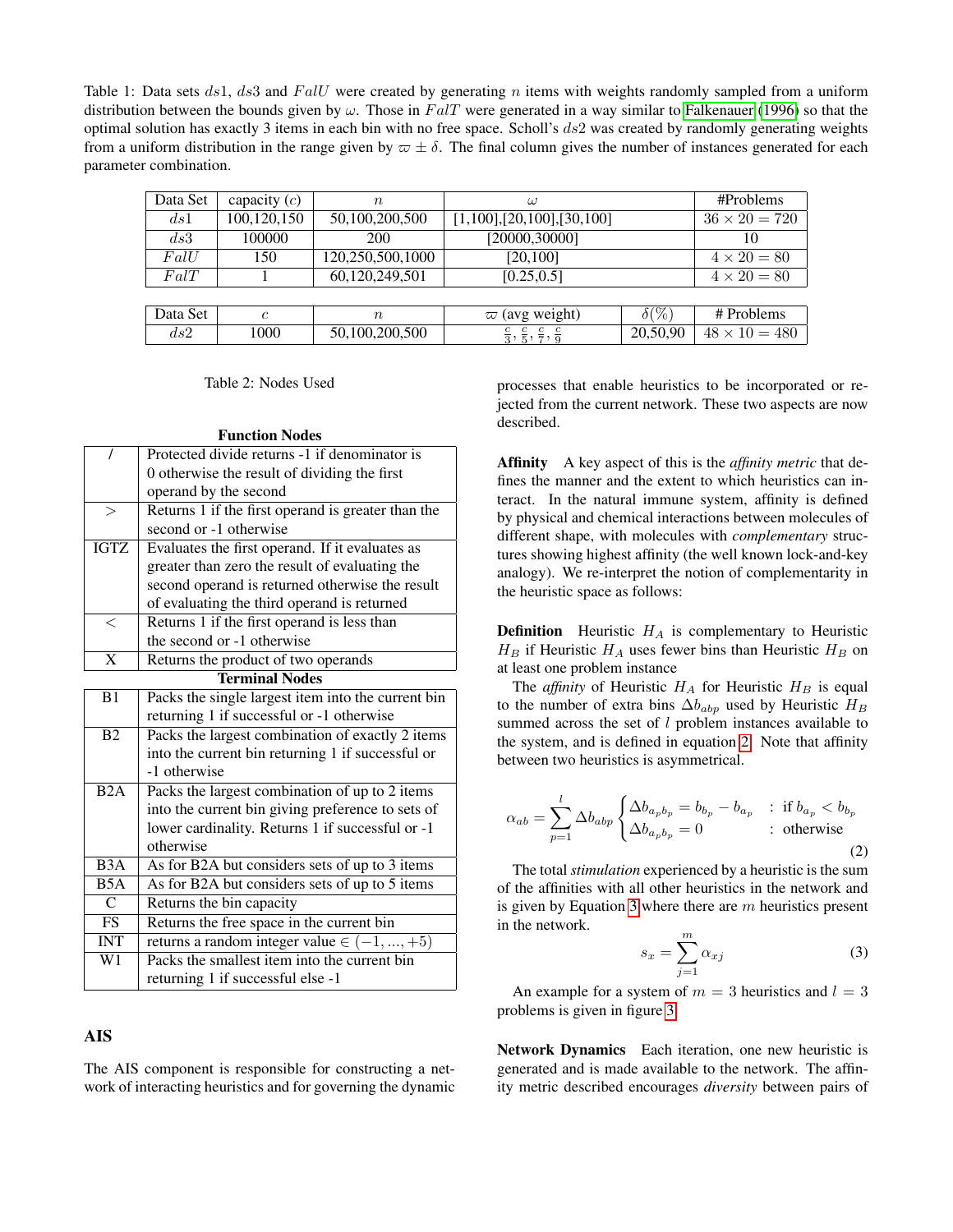<span id="page-4-0"></span>

 $H1 = (3 + 2) + (0 + 1) + (1 + 0)$  $H2 = (0 + 0) + (0 + 1) + (0 + 0)$  $H3 = (0 + 1) + (0 + 0) + (1 + 2)$ 

#### Figure 3: Affinity between Complementary Heuristics

heuristics leading to increased network performance by sustaining those that cover different parts of the problem space. In a practical application however, it is reasonable to assume that in addition to maintaining diversity, important goals of the system should be to find (1) the set of heuristics that most efficiently cover the problem space and (2) the set that collectively minimise the total number of bins used to solve all problems the network is exposed to. While the latter is addressed by sustaining any heuristic with non-zero stimulation, the former goal requires some attention.

Previous AIS models relating to idiotypic networks attempt to use Farmer's original equation [\(Farmer et al., 1986\)](#page-7-6) to govern the dynamics of addition and removal of nodes from a network. In machine-learning applications such as data-clustering this was quickly found to lead to population explosion e.g. [Timmis et al.](#page-7-19) [\(2000\)](#page-7-19), later addressed by using resource limiting mechanisms [\(Timmis and Neal, 2001\)](#page-7-20). In previous robotic applications, the situation is avoided completely by using a network of fixed size and focusing only on evolving connections. In more theoretical models such as [Hart](#page-7-21) [\(2006\)](#page-7-21) the criteria are not relevant, as the goal is simply to show that a network can be sustained. In this heuristic case, simply sustaining all heuristics that contribute to covering the heuristic space is likely to lead to population explosion in the same manner observed in data-mining applications, as no pressure exists on the system to encourage efficiency.

Therefore, at the end of each iteration, the contribution made by each heuristic to the overall performance is calculated in terms of whether it plays a unique contribution in determining the overall quality of the system. Any heuristic whose contribution is subsumed by one or more other heuristics is removed from the system. Thus, in Figure [3](#page-4-0) heuristic  $H2$  is subsumed by the combination of  $H1$  and H3 and is therefore removed from the system. This simple method thus provides pressure on the system to minimise the number of heuristics used. This can be thought of as an artificial form of apoptosis that removes antibodies that

cover duplicate parts of the landscape and allows for proliferation of new cells only in the case that they cover an equal or greater area of the search space that an existing heuristic is occupying.

Pseudo-code describing the network dynamics is give in Algorithm [2.](#page-4-1)  $H$  is the set of heuristics currently present in the network,  $\mathcal E$  is the set of problems in the current environment. Note that there is a single parameter in the algorithm that defines the maximum concentration a heuristic can reach. This parameter introduces user control over the period of the network *memory* and is discussed in section [.](#page-5-0)

#### <span id="page-4-1"></span>Algorithm 2 AIS Pseudo Code

# 1: repeat

- 2: Add a randomly generated heuristic
- 3: *Optionally change the set of problem instances*
- 4: for all heuristics  $i \in \mathcal{H}$  do
- 5: Calculate current  $stimulation_i$  using Equation [3](#page-3-3) based on  $\mathcal E$
- 6: if  $stimulation_i > 0$  then
- 7: **if** concentration<sub>i</sub>  $\lt$  concentration<sub>max</sub> then
- 8: concentration<sub>i</sub> ← concentration<sub>i</sub> + 1
- 9: end if
- 10: else
- 11: concentration<sub>i</sub> ← concentration<sub>i</sub> 1
- 12: end if
- 13: end for
- 14: Remove heuristics with *concentration*  $\leq 0$
- 15: Remove all heuristics that give no global improvement (oldest first)
- 16: until stopping criteria met

# Experimental Results

A number of experiments were conducted using the model described with the test set of 1370 instances previously described in section [.](#page-1-0)

#### Baseline comparison on a static dataset

An initial experiment was performed in order to compare the AIS model to previous work in terms of solution quality on a *static* data set. 1370 instances were split into two sets: the *training* set comprised of the first and then every second problem instance from each of the data sets with the remaining problem instances used as a test set. This split ensured an even distribution of problem instances from each of parameter combinations used to generate them in the test and training set. All 685 problems in the training set were placed in the AIS environment, and the AIS algorithm run for 200 iterations. The quality of the network is measured in terms of the number of problem instances for which the known optimal solution was found by at least one heuristic, and additionally in terms of the number of extra bins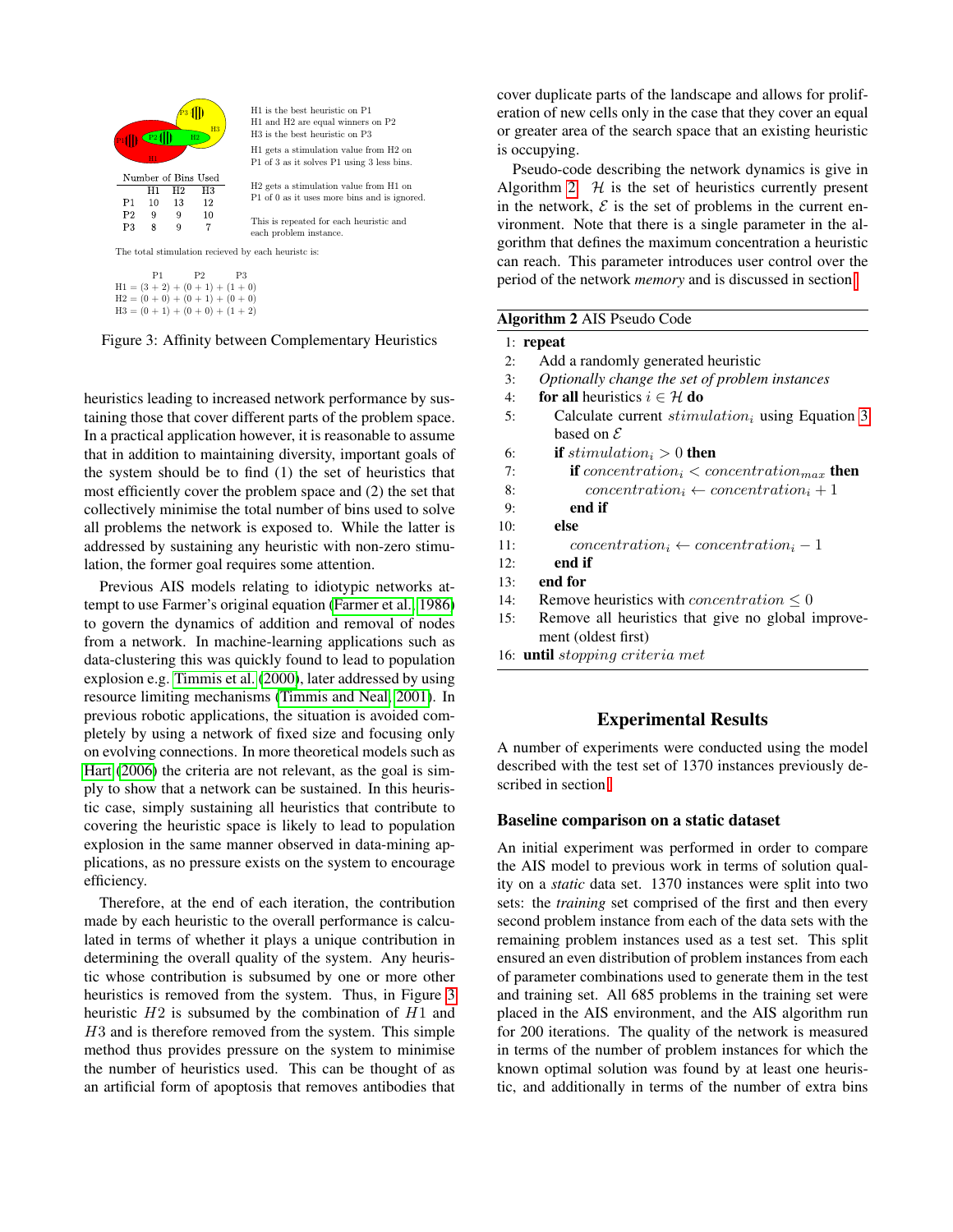required to solve the instances compared to the known optimal. Results are recorded for problem instances in the training set, and then on the test set of instances (with no further iteration of the network). The experiments are repeated 30 times, reinitialising the system each time. Results are compared to using each of the single deterministic heuristics and to the island model described in [Sim and Hart](#page-7-11) [\(2013\)](#page-7-11) and shown in table [3a.](#page-6-0)

The best results shown for the AIS are identical to the best results presented in [Sim and Hart](#page-7-11) [\(2013\)](#page-7-11), even though the Island Model in that publication required evolutionary operators in order to find solutions and the AIS relies simply on randomly generated heuristics. Given this performance, we now examine the response of the system to dynamically changing data.

### <span id="page-5-0"></span>Response to dynamically changing data

The AIS method was inspired by the ability of the natural immune system to rapidly respond to a dynamically changing environment, in which the self-sustaining network of antibodies is postulated to act as a memory of past responses. Four experiments were devised in order to investigate the behaviour of the system under the following dynamically changing conditions.

- 1. A set of 685 randomly selected problem instances is introduced every 200 iterations. At this point, problems currently in the system are removed, the network cleared, and the system is started from scratch
- 2. A set of 685 randomly selected problem instances is introduced every 200 iterations. At this point, problems currently in the system are removed, but the existing network is retained
- 3. Every 200 iterations the problem instances used are toggled between those from Scholl's data sets 1 & 2 (described in Table [1\)](#page-3-0). Antibodies in the existing network are retained.
- 4. A new problem is introduced every iteration. The existing network is retained.

Experiment 1 was designed to investigate the time taken for the system to reach equilibrium from an initial starting state. The results are shown in Figure [4.](#page-5-1) Note that in this graph (and in the following ones) only the first 5 cycles are shown. At the end of each 200 iteration cycle, the total number of bins required by the system is *assumed* to be the best that can be achieved and is given a score of 0. The y-axis then shows the number of bins required over and above this score, enabling different sets of problem instances where the optimal number of bins required varies to be plotted on a relative scale to highlight the response to changing conditions.

It is clear that the system performs poorly at the point of restart requiring up to 1200 extra bins than the best result

<span id="page-5-1"></span>

<span id="page-5-2"></span>Figure 4: Response when the system is completely restarted every 200 iterations



Figure 5: Response When the Problem Instances are Changed every 200 iterations

found during each cycle. The response is still rapid however: the median number of iterations required to reach the best result is 65 (shown in tabl[e4](#page-6-1) ).

Experiment 2 examines the role of memory, implicit in the sustained network. The system is effectively trained during a 200 iteration cycle on a set of problem instances representative of the whole set of 1370 problem instances. When the problem instances are changed, the heuristics already in the system have a greater probability of performing well on the new set of problem instances than randomly generated ones due to the shared problem characteristics. Results are shown in Figure [5.](#page-5-2) The median number of iterations to reach the optimal value is 10 and the total number of bins required is at most 5 greater than that at the end point (Table [4\)](#page-6-1).

Experiment 3 presents a more difficult test for the system; the two alternating problem sets have very different characteristics. The memory encapsulated in the network is therefore expected to be of less relevance. Results are shown in Figure [6](#page-6-2) and in Table [4.](#page-6-1) Performance drops in comparison to Figure [5](#page-5-2) where the memory could be exploited; however, there is still an improvement in comparison to the complete re-start applied in Experiment 1.

Finally, Experiment 4 investigates the system response to slowly changing environmental conditions. Figure [7](#page-6-3) shows how the system responds as problem instances are gradually introduced to the system. The system starts with no problem instances and no heuristics. Each iteration one randomly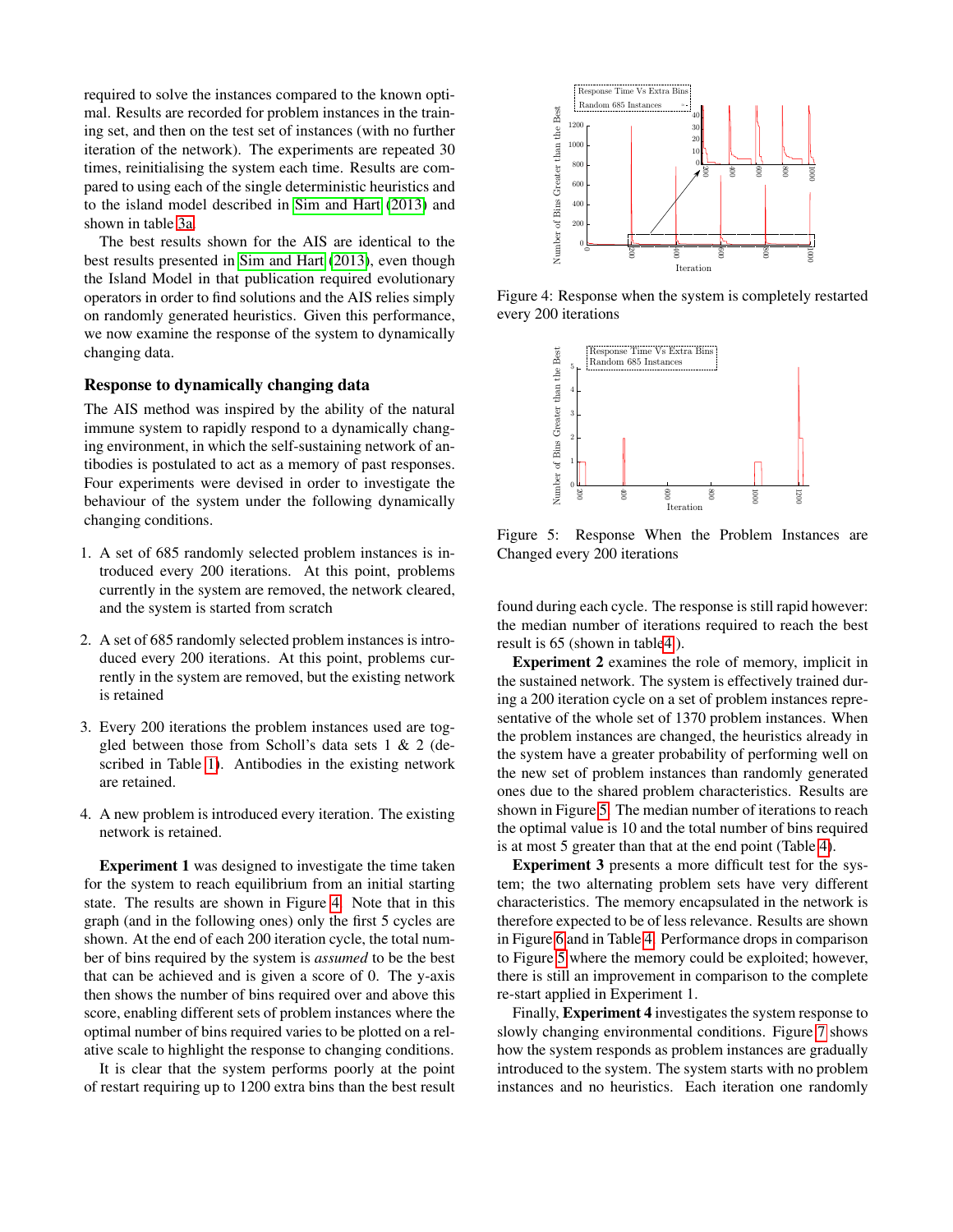<span id="page-6-0"></span>

| Single Deterministic Heuristics |          |             |               | Collaborative Heuristic Models |     |      |     |     |     |      |     |
|---------------------------------|----------|-------------|---------------|--------------------------------|-----|------|-----|-----|-----|------|-----|
| Heuristic                       | Problems | Extra       |               | Problems Solved<br>Extra Bins  |     |      |     |     |     |      |     |
|                                 | Solved   | <b>Bins</b> |               | min                            | max | mean | sd  | min | max | mean | sd  |
| <b>FFD</b>                      | 393      | 1088        | <b>Immune</b> | 554                            | 559 | 556  | 1.4 | 159 | 165 | 162  | 1.4 |
| <b>DJD</b>                      | 356      | 1216        | Model         |                                |     |      |     |     |     |      |     |
| <b>DJT</b>                      | 430      | 451         | <b>Island</b> | 552                            | 559 | 557  | 1.4 | 159 | 164 | 162  | 1.4 |
| <b>ADJD</b>                     | 336      | 679         | Model         |                                |     |      |     |     |     |      |     |
| <b>BFD</b>                      | 394      | 1087        |               |                                |     |      |     |     |     |      |     |
| <b>SS</b>                       | 383      | 1112        |               |                                |     |      |     |     |     |      |     |
|                                 | (a)      |             |               | (b)                            |     |      |     |     |     |      |     |

Table 3: A comparison of results obtained on a static dataset of 685 problems using a) single heuristics and b) collaborative methods

<span id="page-6-2"></span>

Figure 6: Response When alternating between data sets every 200 iterations

<span id="page-6-1"></span>

|      | <b>Response Time</b> |     |        |  |  |  |
|------|----------------------|-----|--------|--|--|--|
|      | min                  | max | median |  |  |  |
| Exp1 | ч                    | 186 | 63     |  |  |  |
| Exp2 |                      | 111 | 10     |  |  |  |
| Exp3 | 15                   | 200 | 64.5   |  |  |  |

Exp1, 2 & 3 correspond to Figures [4,](#page-5-1) [5](#page-5-2) & [6](#page-6-2) respectively. The minimum, maximum, and median number of iterations that were required to reach the optimal value are shown. All results are taken over 30 data points.

generated heuristic and one randomly selected problem instance are introduced. The graph shows the percentage of extra bins over the known optimal that are required using the heuristics present in the network at each iteration. The number of heuristics sustained by the system is also shown.

Most benefit is gained from adding new heuristics when few heuristics are present. As the number of heuristics increases, it becomes harder for a newly added heuristic to

<span id="page-6-3"></span>

Figure 7: Number of Heuristics Sustained and the Percentage of Extra Bins Required than Optimal as the Number of Problem Instances is Increased

find a new niche. Furthermore, the total number of potential heuristics is limited by the generation method currently used (although this could easily be extended by adding new nodes).

### Conclusion

We have introduced an AIS model for generating and maintaining a repertoire of heuristics that solve bin-packing problems. Results show that the model achieves equal results to state-of-the-art methods on static data sets, and is extremely responsive to dynamically changing data-sets, making it suitable for use as a continuous learning system. The memory encapsulated in the network can be exploited to provide a rapid response to new problems that share characteristics with those previously seen by the network.

The model can be generalised to other domains by replacing the component parts of the heuristic generator. Currently, the generation model does not make use of any evolutionary or cloning operators to improve randomly generated solutions. By adding this feature in the future, it is hoped to speed up the response even further.